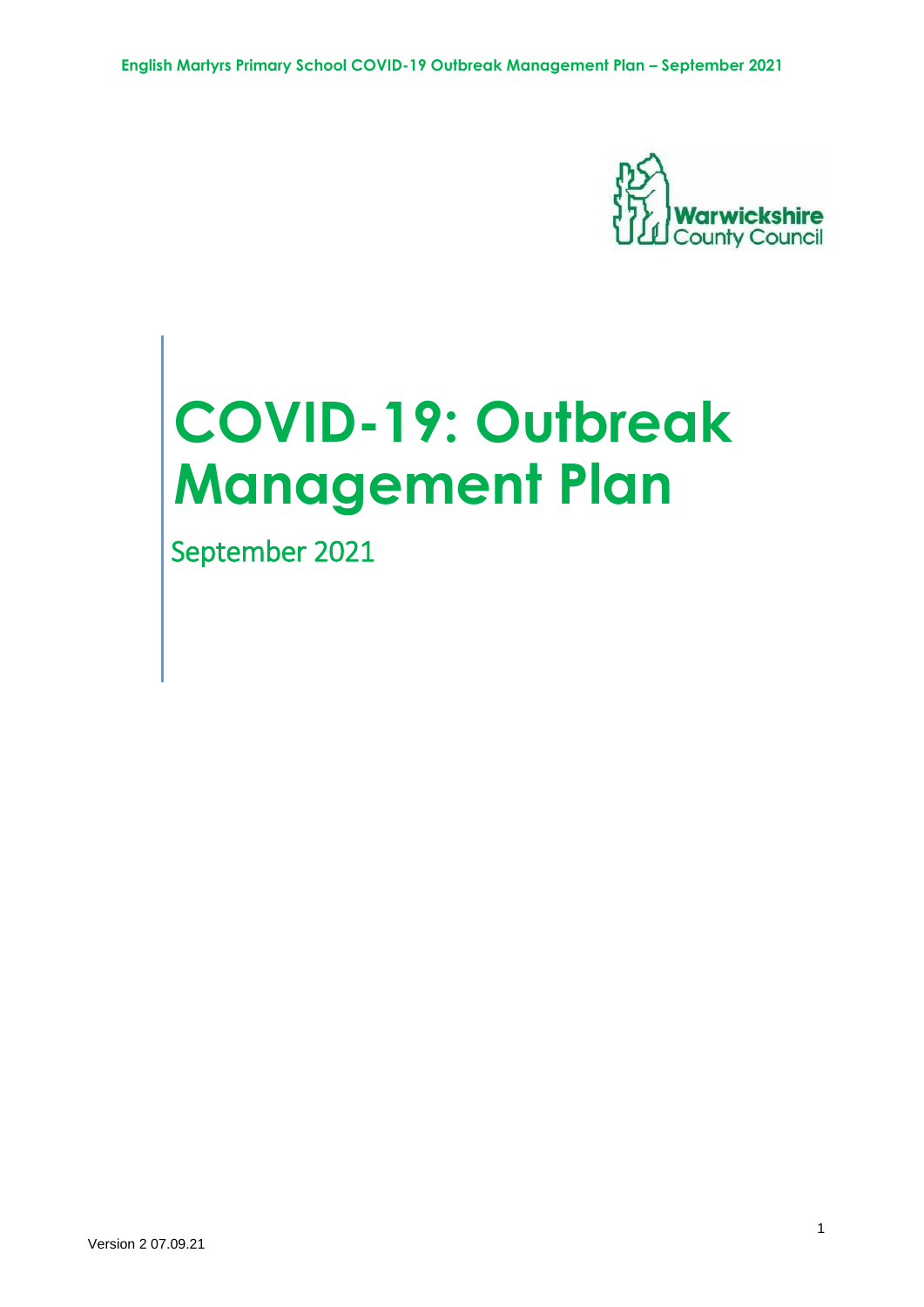# **Warwickshire COVID-19 Outbreak Management Plan Guidance and Template**

## **Introduction**

This Outbreak Management Plan Guidance and Template is designed to support school leaders in developing their responses to single cases, clusters and outbreaks of COVID-19 from September 2021 onwards.

Local recommendations are highlighted in italics throughout the document, which will be regularly reviewed in the light of changing national guidance and the local positions.

The below national COVID-19 operational guidance explains the continuing actions school leaders should take to reduce the risk of transmission of coronavirus (COVID-19) in their school [https://www.gov.uk/government/publications/actions-for-schools-during](https://www.gov.uk/government/publications/actions-for-schools-during-the-coronavirus-outbreak/schools-covid-19-operational-guidance)[the-coronavirus-outbreak/schools-covid-19-operational-guidance.](https://www.gov.uk/government/publications/actions-for-schools-during-the-coronavirus-outbreak/schools-covid-19-operational-guidance)

Where there is an outbreak (see definitions below) further actions will need to be taken. The DfE contingency framework describes the principles of managing local outbreaks of COVID-19 (including responding to variants of concern) in education and childcare settings [https://www.gov.uk/government/publications/coronavirus-covid-19-local](https://www.gov.uk/government/publications/coronavirus-covid-19-local-restrictions-in-education-and-childcare-settings/contingency-framework-education-and-childcare-settings)[restrictions-in-education-and-childcare-settings/contingency-framework-education-and](https://www.gov.uk/government/publications/coronavirus-covid-19-local-restrictions-in-education-and-childcare-settings/contingency-framework-education-and-childcare-settings)[childcare-settings](https://www.gov.uk/government/publications/coronavirus-covid-19-local-restrictions-in-education-and-childcare-settings/contingency-framework-education-and-childcare-settings)

Please note that the above contingency framework refers to measures that could be taken in a range of outbreak scenarios from small to larger or more significant outbreaks (see definitions below).

New guidance has also been published explaining self-isolation rule changes for some close contacts from 16th August 2021 onwards:

- <https://www.gov.uk/government/publications/covid-19-stay-at-home-guidance>
- [https://www.gov.uk/government/publications/guidance-for-contacts-of-people-with](https://www.gov.uk/government/publications/guidance-for-contacts-of-people-with-possible-or-confirmed-coronavirus-covid-19-infection-who-do-not-live-with-the-person/guidance-for-contacts-of-people-with-possible-or-confirmed-coronavirus-covid-19-infection-who-do-not-live-with-the-person)[possible-or-confirmed-coronavirus-covid-19-infection-who-do-not-live-with-the](https://www.gov.uk/government/publications/guidance-for-contacts-of-people-with-possible-or-confirmed-coronavirus-covid-19-infection-who-do-not-live-with-the-person/guidance-for-contacts-of-people-with-possible-or-confirmed-coronavirus-covid-19-infection-who-do-not-live-with-the-person)[person/guidance-for-contacts-of-people-with-possible-or-confirmed-coronavirus](https://www.gov.uk/government/publications/guidance-for-contacts-of-people-with-possible-or-confirmed-coronavirus-covid-19-infection-who-do-not-live-with-the-person/guidance-for-contacts-of-people-with-possible-or-confirmed-coronavirus-covid-19-infection-who-do-not-live-with-the-person)[covid-19-infection-who-do-not-live-with-the-person](https://www.gov.uk/government/publications/guidance-for-contacts-of-people-with-possible-or-confirmed-coronavirus-covid-19-infection-who-do-not-live-with-the-person/guidance-for-contacts-of-people-with-possible-or-confirmed-coronavirus-covid-19-infection-who-do-not-live-with-the-person)

This local outbreak plan guidance and template is aligned with national guidance and our local arrangements and all advice given will be considered in line with this plan.

All education and childcare settings should have outbreak plans outlining how they will operate if additional measures are recommended in their setting or area. This includes how they would ensure every child, pupil or student receives the quantity and quality of education and care to which they would normally be entitled. A template outbreak management plan is included below.

# **Definitions**

The national technical definitions for clusters and outbreaks can be found here:

[https://www.gov.uk/government/publications/covid-19-epidemiological-definitions-of](https://www.gov.uk/government/publications/covid-19-epidemiological-definitions-of-outbreaks-and-clusters)[outbreaks-and-clusters](https://www.gov.uk/government/publications/covid-19-epidemiological-definitions-of-outbreaks-and-clusters)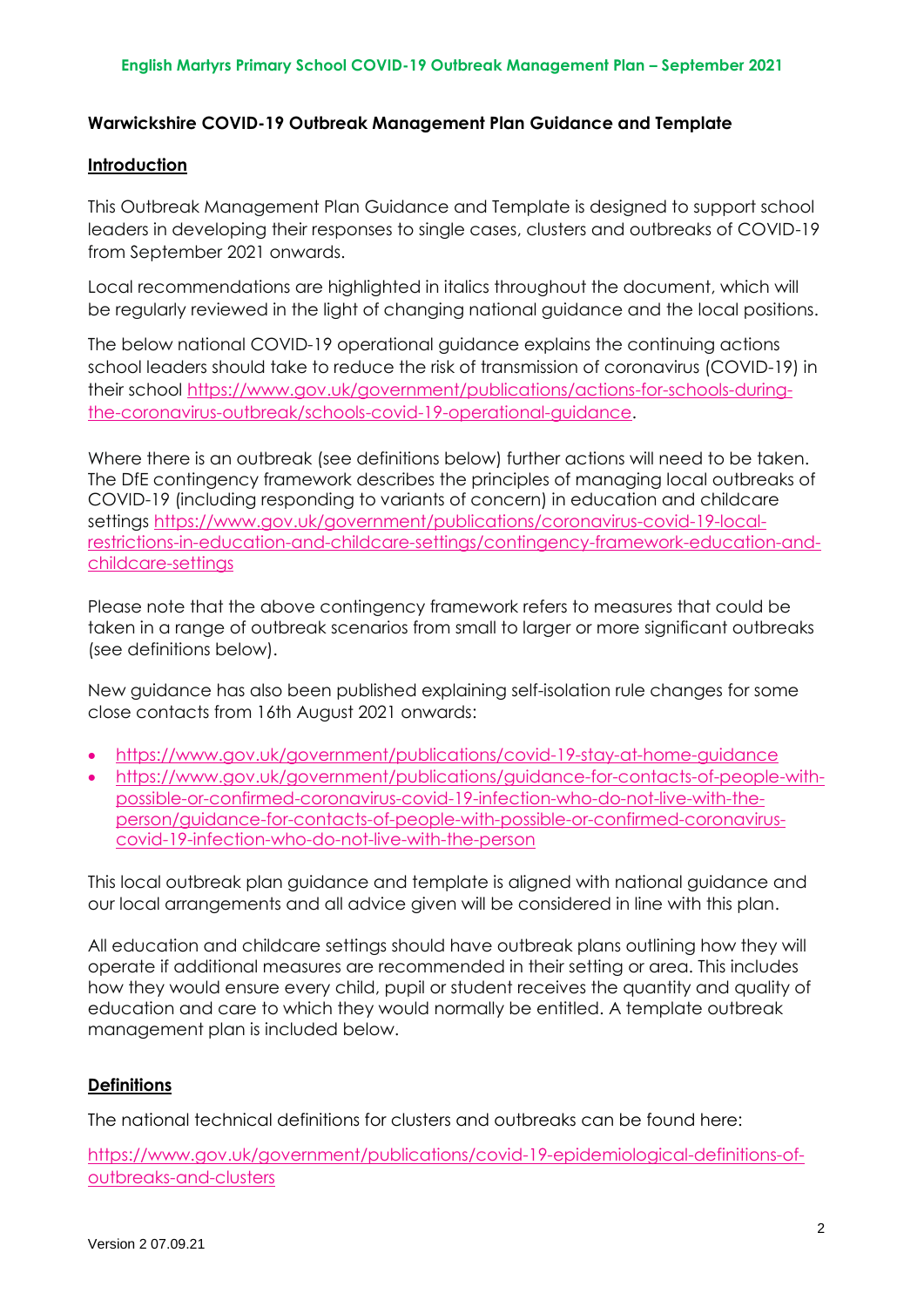## *Outbreak definition:*

**Two or more test-confirmed cases of COVID-19 among individuals associated with a specific non-residential setting with illness onset dates within 14 days, and one of:**

- **identified direct exposure between at least 2 of the test-confirmed cases in that setting (for example under one metre face to face, or spending more than 15 minutes within 2 metres) during the infectious period of one of the cases**
- **when there is no sustained local community transmission - absence of an alternative source of infection outside the setting for the initially identified cases**

Please note that outbreaks can differ significantly with regard to scale and significance from 2 linked cases in a class, to multiple cases across multiple year groups, to outbreaks linked with new variants of concern. Whilst the measures used to manage outbreaks will be the same, the number of measures and extent of measures taken, alongside the degree to which they become necessary requirements will vary.

The definition of infectious periods and of close contact can be found here (please also see Appendix A)

[https://www.gov.uk/government/publications/guidance-for-contacts-of-people-with](https://www.gov.uk/government/publications/guidance-for-contacts-of-people-with-possible-or-confirmed-coronavirus-covid-19-infection-who-do-not-live-with-the-person/guidance-for-contacts-of-people-with-possible-or-confirmed-coronavirus-covid-19-infection-who-do-not-live-with-the-person)[possible-or-confirmed-coronavirus-covid-19-infection-who-do-not-live-with-the](https://www.gov.uk/government/publications/guidance-for-contacts-of-people-with-possible-or-confirmed-coronavirus-covid-19-infection-who-do-not-live-with-the-person/guidance-for-contacts-of-people-with-possible-or-confirmed-coronavirus-covid-19-infection-who-do-not-live-with-the-person)[person/guidance-for-contacts-of-people-with-possible-or-confirmed-coronavirus-covid-](https://www.gov.uk/government/publications/guidance-for-contacts-of-people-with-possible-or-confirmed-coronavirus-covid-19-infection-who-do-not-live-with-the-person/guidance-for-contacts-of-people-with-possible-or-confirmed-coronavirus-covid-19-infection-who-do-not-live-with-the-person)[19-infection-who-do-not-live-with-the-person](https://www.gov.uk/government/publications/guidance-for-contacts-of-people-with-possible-or-confirmed-coronavirus-covid-19-infection-who-do-not-live-with-the-person/guidance-for-contacts-of-people-with-possible-or-confirmed-coronavirus-covid-19-infection-who-do-not-live-with-the-person)

Symptoms of COVID-19 are: new continuous cough, high temperature, loss/change in taste/smell. Anyone with one or more of these symptoms (irrespective of how mild) should isolate with their household and book a PCR test: https://www.gov.uk/getcoronavirus-test

Settings should also be aware of the range of less common symptoms of COVID-19: headache, sore throat, fatigue, muscle aches, blocked/runny nose, particularly if you have an outbreak in your setting/you are seeing higher numbers of cases.

# **National Position**

Currently the national position means the majority of measures/mitigations that schools have implemented up to now will no longer be required from September.

#### It is expected that schools will continue to:

- Promote full vaccination of all staff, alongside promoting vaccination among appropriate pupils and parents.
- Ensure good hygiene for everyone.
- Maintain appropriate cleaning regimes.
- Keep occupied spaces well ventilated.
- Follow public health advice on testing, self-isolation and managing confirmed cases of COVID-19.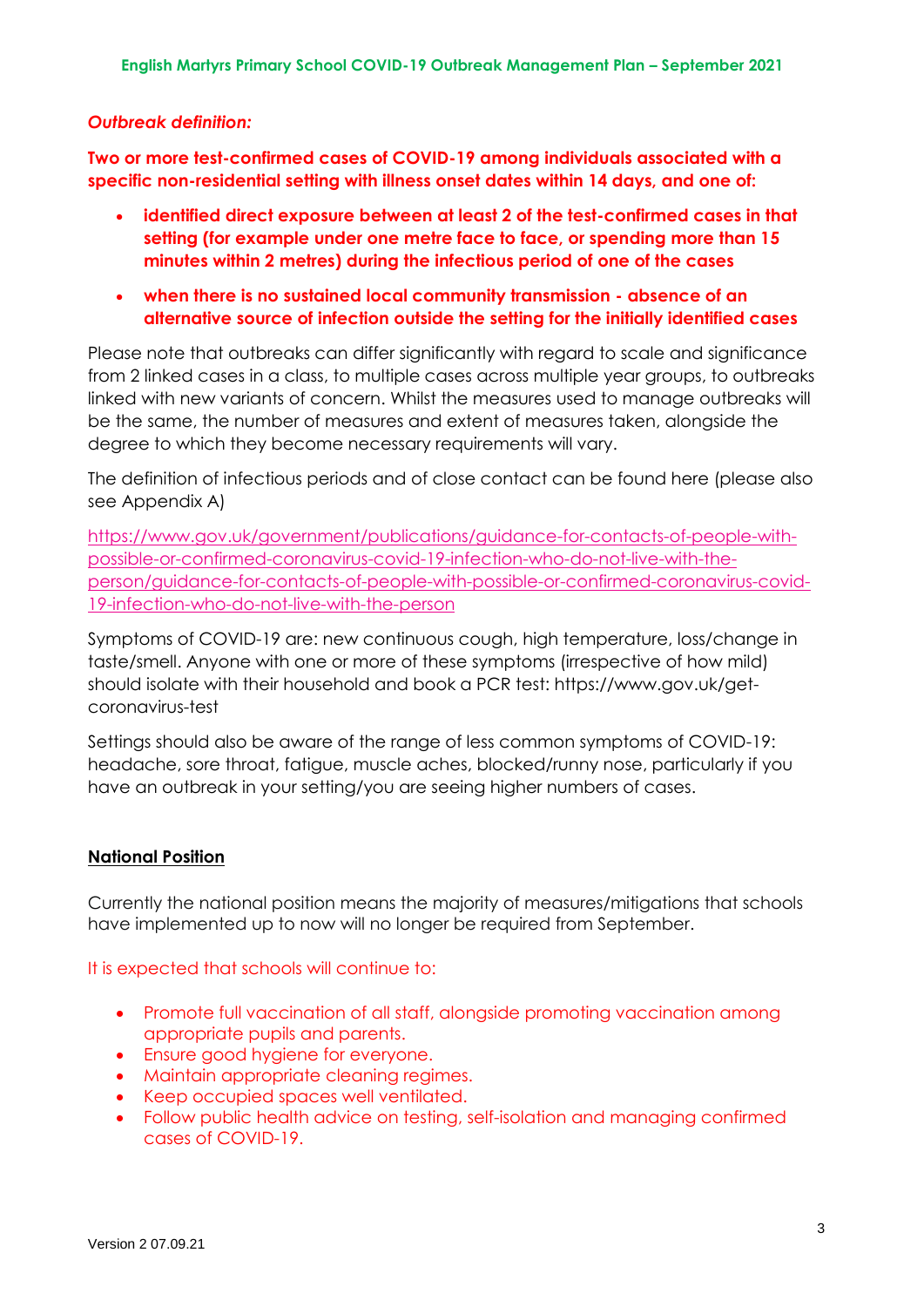This position changes if there is an outbreak in your school or local area. Local authorities, directors of public health (DsPH) and health protection teams (HPTs) (from Public Health England, which will become the UK Health Security Agency in October 2021) are responsible for managing localised outbreaks. They play an important role in providing support and advice to education and childcare settings. At this point Local authorities, directors of public health (DsPH) and health protection teams (HPTs) can recommend additional measures in individual education and childcare settings – or a small cluster of settings – as part of their outbreak management responsibilities. A 'cluster', as it applies to settings rather than cases of COVID-19, is defined in most cases as being no more than 3 or 4 settings linked in the same outbreak.

Please note that from the 16<sup>th</sup> August 2021 onwards, close contacts who have had both doses of vaccination (more than 14 clear days prior to date of exposure to case) and those aged under 18 years and 6 months will not be required to self-isolate (unless they are symptomatic or test positive) but will be asked to take a PCR test. They will also continue to be asked to consider continuing with twice weekly LFT testing, limiting their social contact, and wearing face coverings in indoor public spaces.

Local authorities, DsPH and HPTs will also work with their regional partnership teams (RPTs) to escalate issues from the local level into the central government Local Action Committee command structure (gold, silver, bronze). RPTs support local areas in managing outbreaks and provide advice and insights from across the country to the Chief Medical Officer and the Secretary of State for Health and Social Care to inform decision making.

Through the Local Action Committee command structure, ministers consider and take decisions on measures on an area-by-area basis (and can direct local authorities to act) in light of all available evidence, public health advice and the local and national context.

# **Local Position**

*Warwickshire County Council has worked hard with schools during the pandemic to maintain consistency in approach. At times we have also taken heed of national guidance, but taken action locally, based on local knowledge and context.*

*The Local Authority understands there is no "one size fits all" approach and that decisions regarding how to minimise/prevent transmission are made based on circumstances particular to your local setting and local intelligence, alongside other Health & Safety considerations. We are supportive of settings who choose to follow good practice such as using consistent groupings, staggered, start and finish times, minimising bringing parents onto site and further use of face coverings where appropriate.*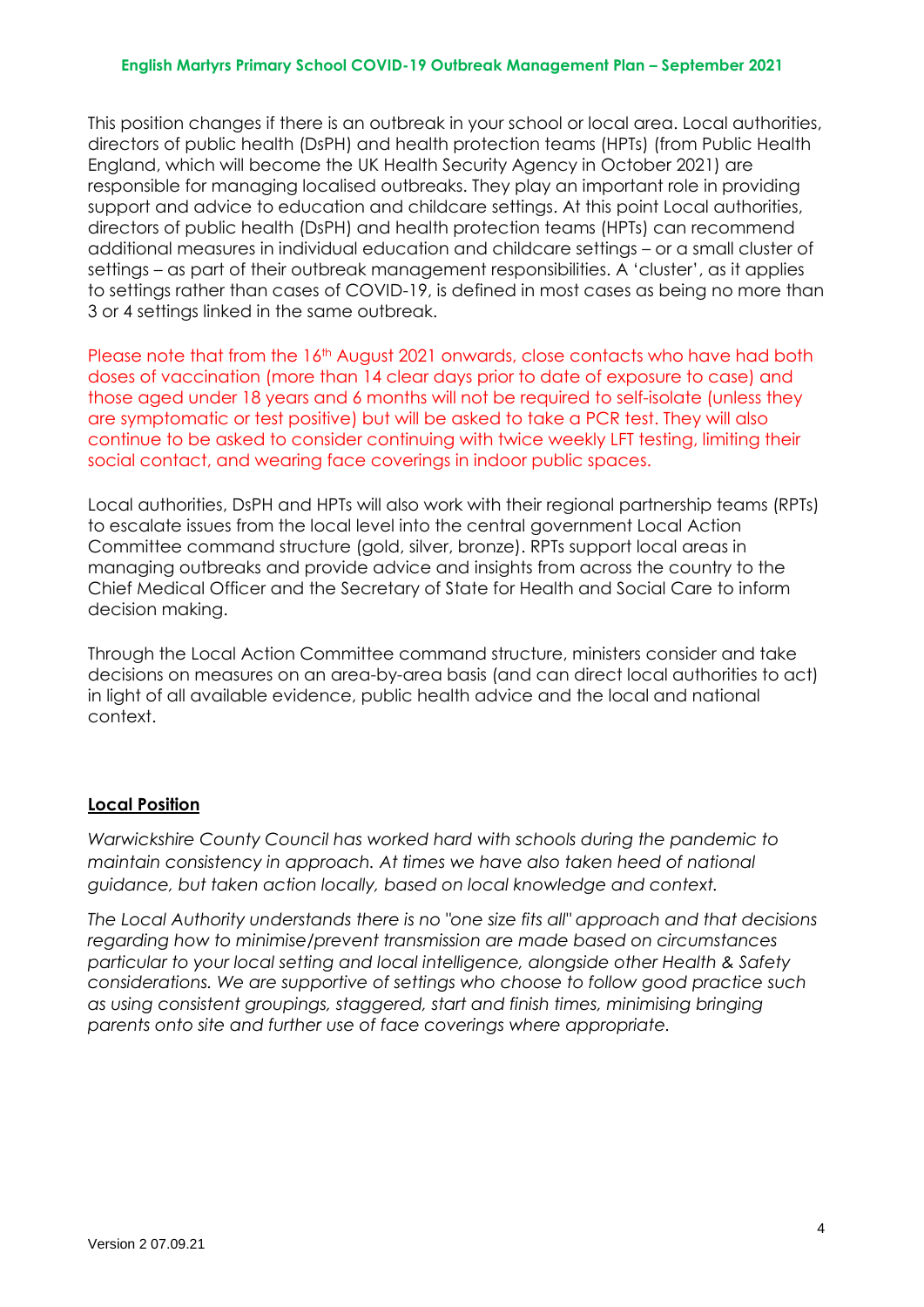#### **Triggers for Local Outbreak Management Plan**

This Outbreak Management Plan Guidance and Template supports school leaders in designing their response to single cases, clusters and outbreaks of COVID-19 from 16th August 2019 onwards.

We have worked in partnership with Public Health, to identify what will trigger outbreak management plan responses (over and above those identified for single cases or small clusters of unlinked cases) for an individual school or clusters of schools. These local triggers will remain under review, and are defined below:

## **Triggers:**

School raises concern about 2+ *linked* cases

5+ pupil cases within a year group within 5 days

10+ pupil cases across a school across a number of year groups within 5 days

5+ staffing cases, or fewer if impacting on the capacity of the school to operate

# **Positive Cases, testing and contact tracing**

Following the initial on-site testing, Secondary settings will continue to issue staff and pupils with LFTs for twice weekly testing. Primary settings will also issue LFTs to staff for twice weekly testing*, and we will continue to encourage all primary-age pupils to continue to test on a regular basis.* As there will no longer be isolation for doubly vaccinated close contacts and those under 18 years and 6 months, this will be a key mitigation to try and avoid bringing the infection into schools, and we will continue to work with schools to reinforce this with parents and the wider school community.

*You should ensure that you are aware and log all pupils in the school who have tested positive for COVID-19 including dates for onset of symptoms (if relevant) and test dates, as well as any known links and exposures inside or outside of school. NHS Test and Trace should have been in contact with the positive case to ascertain some of the known close contacts and recommended any contacts to get a PCR test.* 

*We would advise that in these scenarios you also notify parents that there is a positive case, and recommend other pupils get a PCR test. If you have continued with some local measures and mitigations (such as consistent groupings or zoning) you should be able to identify potential contacts easily. If not then we would suggest as a minimum you ask all class contacts that the case may have had in their infectious period (2 clear days prior to day of symptoms onset/test - if no symptoms - through to 10 days afterwards), alongside any other close contacts the child has had (break times, lunch times, before and after school (including transport) to go for a PCR test, and continue with twice weekly LFT testing (this would be recommended in primary settings with cases also). Please note that this will not require the interrogation of seating plans but will require talking to the pupil/staff about non-class contacts. Please let the LA know about potential transport contacts.*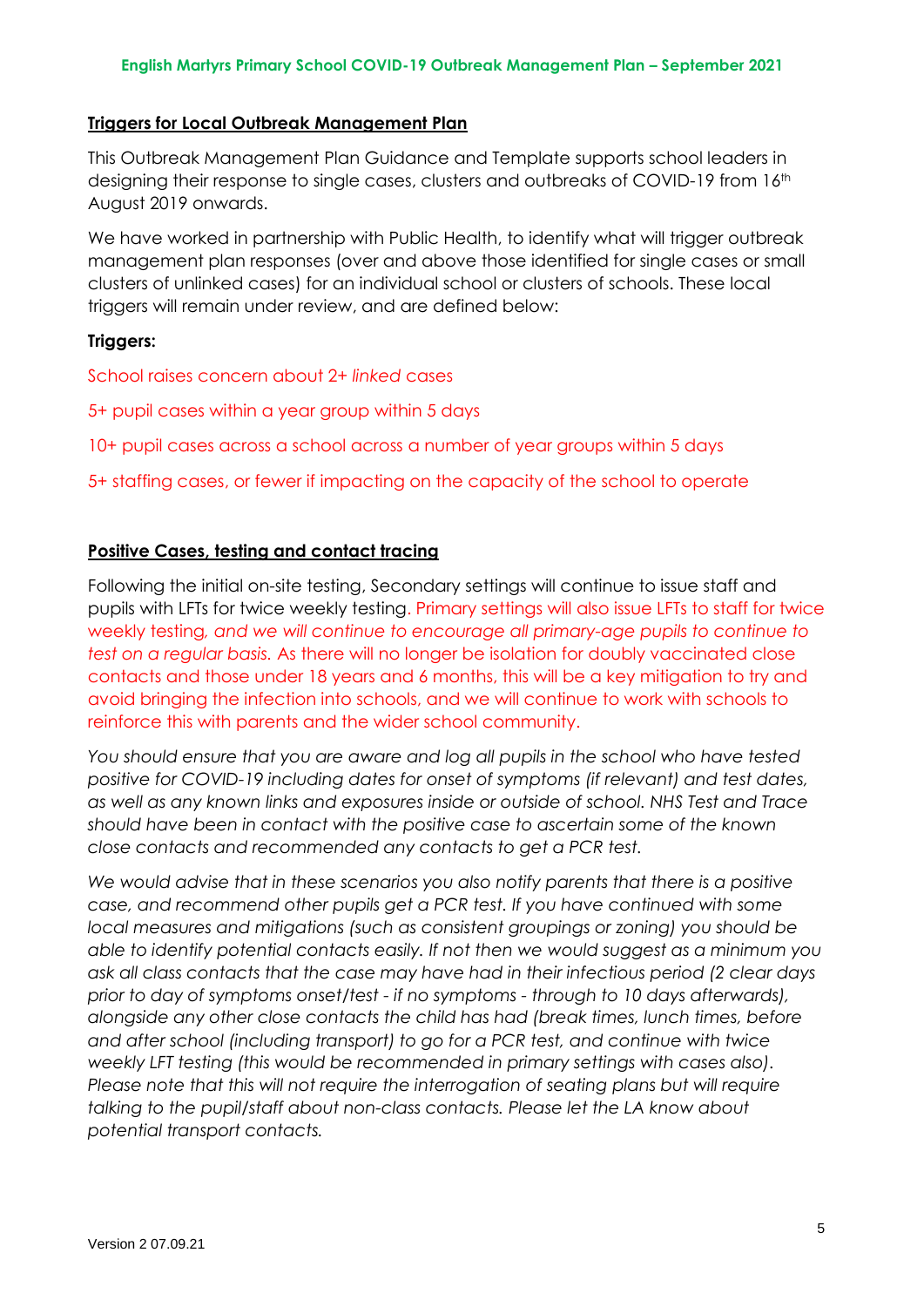*If there is more than one case in the same class/group in a short time period, it may be recommended that parents/staff are notified and an additional PCR test recommended 4-7 days after that notification, alongside continuing with regular LFT tests. Further actions may also be recommended by the LA*

*This approach is intended to complement the work of NHS Test and Trace who will talk to cases (or their parents) directly about any close contacts they know about in the setting. It will also be important to identify staff close contacts who have not had both vaccinations more than 14 clear days prior to contact with the case, as they will need to isolate for 10 clear days after the day of last contact with the case (alongside taking a PCR test).*

*Please note that the above local recommendations will be kept under review in the light of changing national/regional guidance and direction. It may be that a change is made from recommending PCR testing to LFT testing, for instance for the broad potential close contact groups identified.* 

For travel and quarantine related advice, please see: [https://www.gov.uk/government/publications/actions-for-schools-during-the](https://www.gov.uk/government/publications/actions-for-schools-during-the-coronavirus-outbreak/schools-covid-19-operational-guidance#travel)[coronavirus-outbreak/schools-covid-19-operational-guidance#travel](https://www.gov.uk/government/publications/actions-for-schools-during-the-coronavirus-outbreak/schools-covid-19-operational-guidance#travel)

# **Governance, communications and actions to take for single cases and where you are concerned for Local Outbreak**

Please consider the governance arrangements for your outbreak plan. Include contact details, and roles and responsibilities of internal and external teams/individuals in your plan. Consider how to ensure appropriate communication with all key stakeholders. See template plan.

*We ask that you continue to notify the Schools Education Corona inbox of positive cases in school. This will enable us to continue to log numbers of pupil and staff testing positive in schools and will ensure that we can jointly ascertain situations where we need to activate the local outbreak management.*

Following schools meeting the threshold/triggers set out, an initial discussion will be had with the school, and if necessary, an Incident Management Team (IMT) meeting will be arranged within 24 hours to include colleagues from the school, Local Authority, Public Health and regional HPTs (as appropriate). In these meetings the positive cases will be reviewed, existing mitigations/ measures will be understood, and the general attendance and wellness of staff/pupils attending school will be discussed. You should attend having this information to hand.

Where there is concern about levels of, and spread of, the infection additional measures can be recommended as set out below and in line with the school's outbreak management plan. Where additional measures have been in place a further IMT will be held to jointly review the position before they are removed.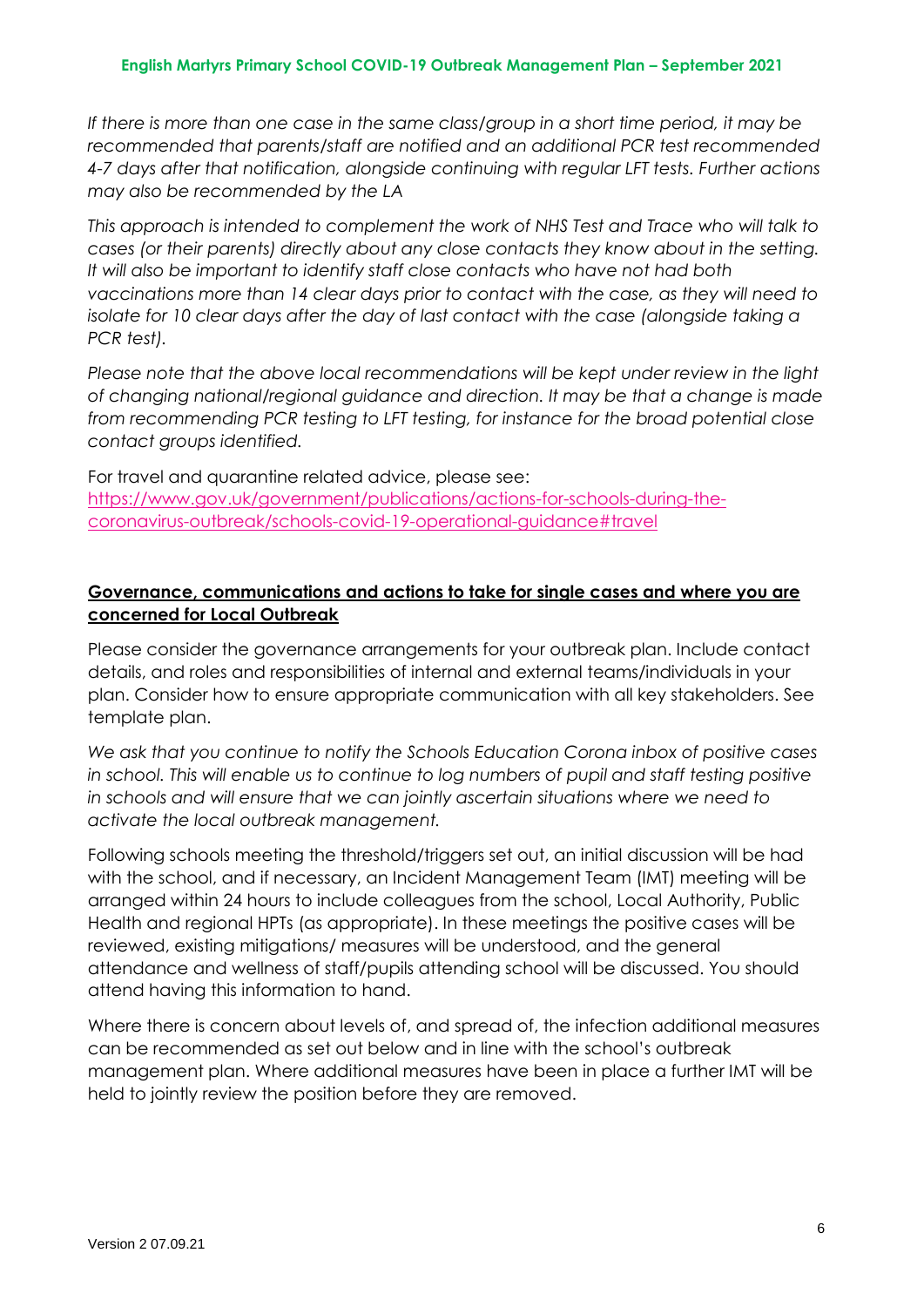# **Additional Mitigations/ Measures**

Where we are required to activate the local outbreak plan, we will recommend additional measures that should be put in place. These may be one or more of the following and will be set out in the school's outbreak management plan.

- Reintroduction of 'bubbles'
- Measures in relation to contact tracing and isolation
- Reintroduction of face coverings (communal areas, classrooms)
- Re-introduction of on-site LFT testing, or increased home testing
- Additional PCR testing
- Partial closure or closure of the school
- Other measures based on local context of the school

Any additional measures recommended to benefit managing transmission will be weighed against any impact on educating the pupils.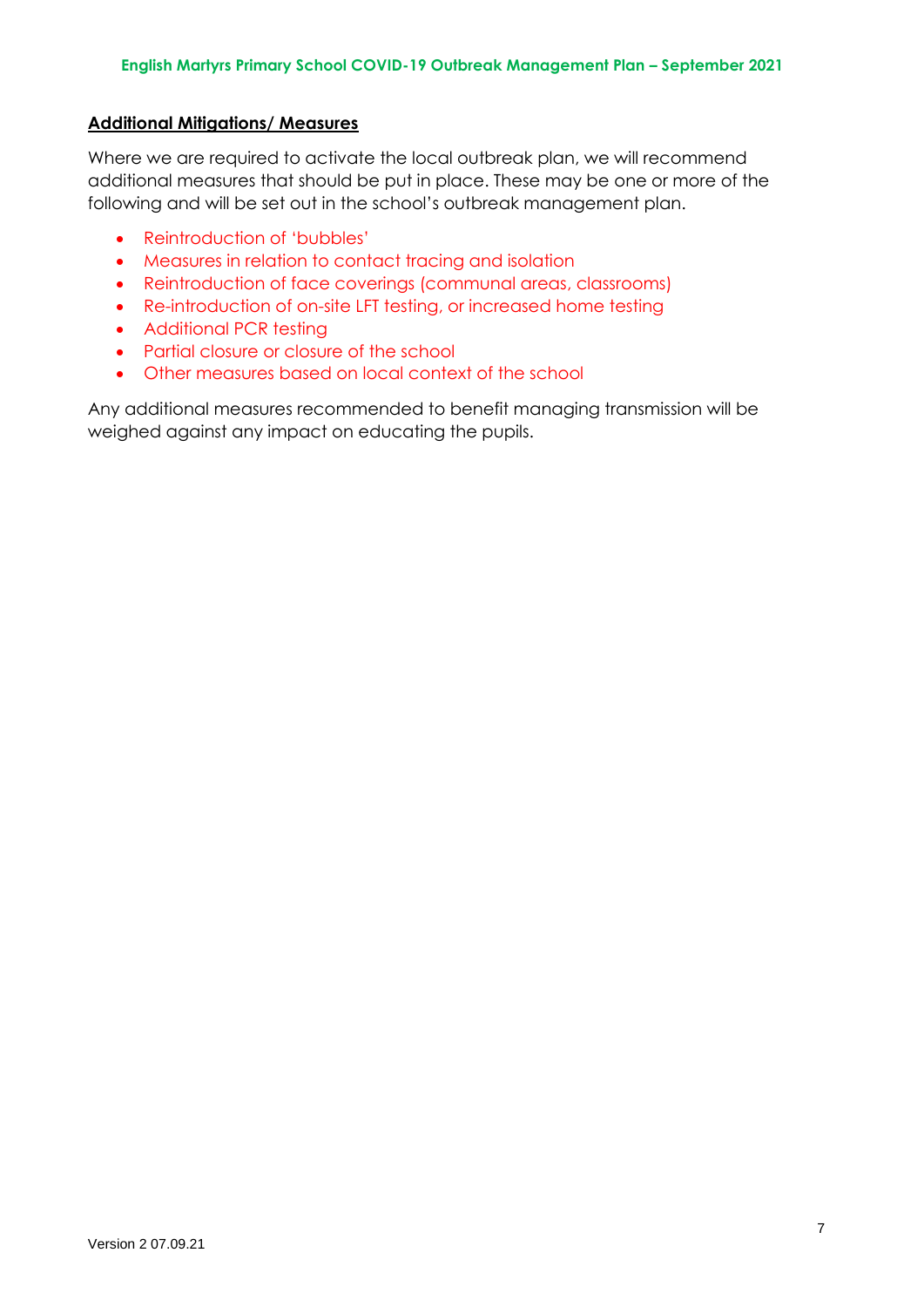# **COVID-19: Outbreak Management Plan ENGLISH MARTYRS CATHOLIC PRIMARY SCHOOL**

**Outbreak Plan Management Version: 1**

**Date completed: September 2021**

**Review Date: By 30th September 2021**

**Plan Owner: Elizabeth Petras**

#### **Scope of Plan**

All areas of the school including the Early Years setting and Out of School Club will be covered by our COVID-19 Risk Assessment.

#### **Related Resources**

Risk Assessment (Overarching)

## **Introduction**

This plan outlines how we will manage single cases and clusters of COVID-19, as well as how we would operate if we are required to reintroduce measures/mitigations in our setting or area to prevent transmission of COVID-19 in the context of an outbreak. This includes how we would ensure every child, pupil or student receives the quantity and quality of education and care to which they are normally entitled. Outbreak prevention is partly within scope of this plan but should be mostly covered by your COVID-19 Risk Assessment.

A local outbreak is defined as two or more more linked cases within a 14-day period: <https://www.gov.uk/government/publications/covid-19-epidemiological-definitions-of-outbreaks-and-clusters>

Outbreaks can differ significantly with regard to scale and significance from two linked cases in a class, to multiple cases across multiple year groups, to outbreaks linked with new variants of concern. Whilst the measures used to manage outbreaks will be the same, the number of measures and extent of measures taken, alongside the degree to which they become necessary requirements will vary.

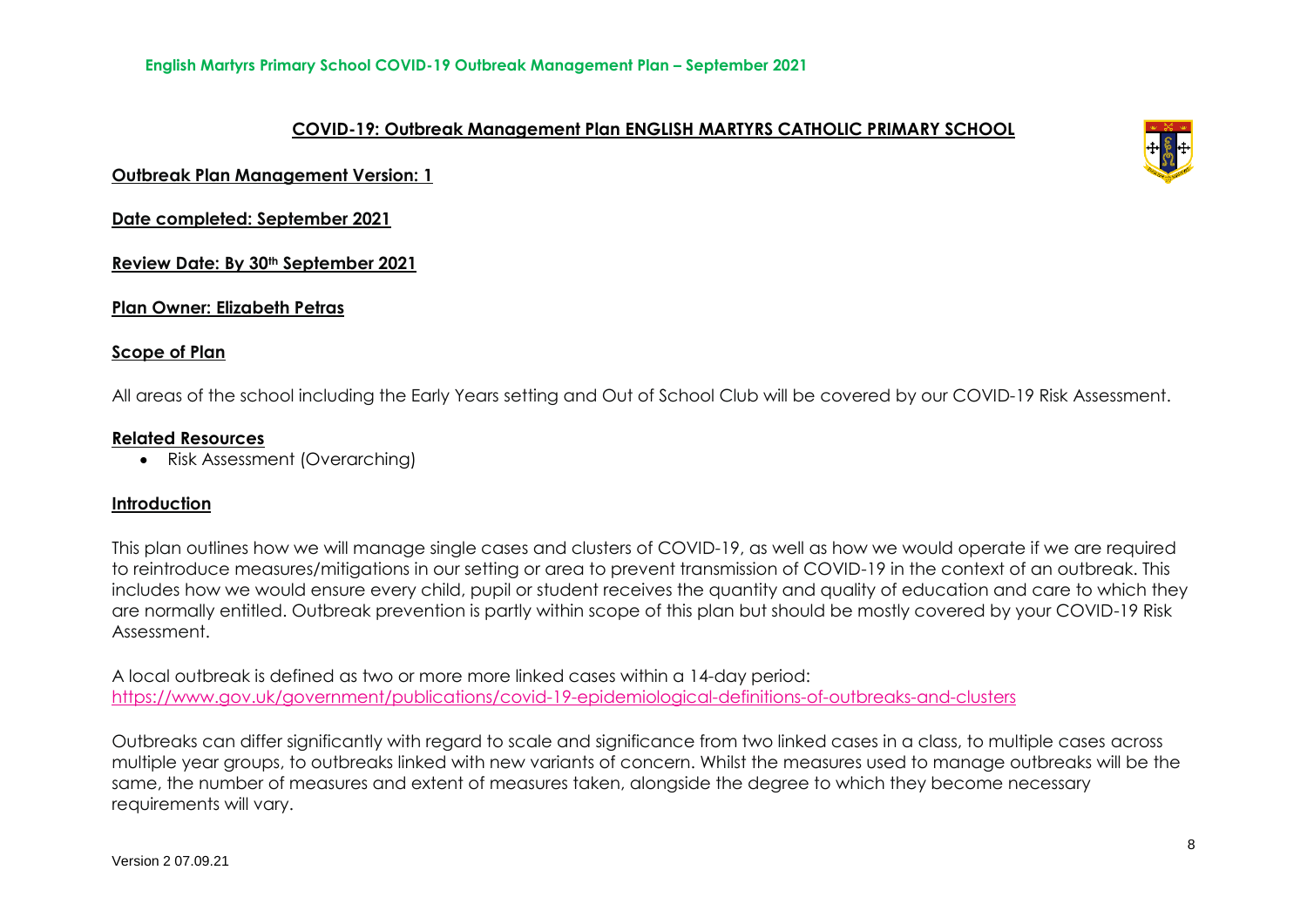# **Triggers for outbreak management plan**

School raises concern about 2+ linked cases

5+ pupil cases within a year group within 5 days

10+ pupil cases across a school across a number of year groups within 5 days

5+ staffing cases, or fewer if impacting on the capacity of the school to operate

In the case of a local outbreak we will work with the Local Authority, Public Health and regional Health Protection Teams (HPTs). Below sets out all the possible measures/mitigations that will be considered in the case of a local outbreak. The actual measures implemented will be determined jointly and based on the specific situation. They will also balance carefully the impact on the delivery of education with the need to minimise transmission.

Any measures will only ever be considered for the shortest time possible, to allow the outbreak to be managed and minimise transmission of COVID-19. In all cases measures / mitigations will only be implemented to prevent larger scale school closure.

#### **Governance Arrangements**

The Chair of Governors and the Chairs for Resources and Performance and Standards will be notified by text or email if or when we revert to the outbreak management plan. All other Governors will be notified via GovernorHub. The Chairs will be expected to confirm their notification to EP on receipt of the notification.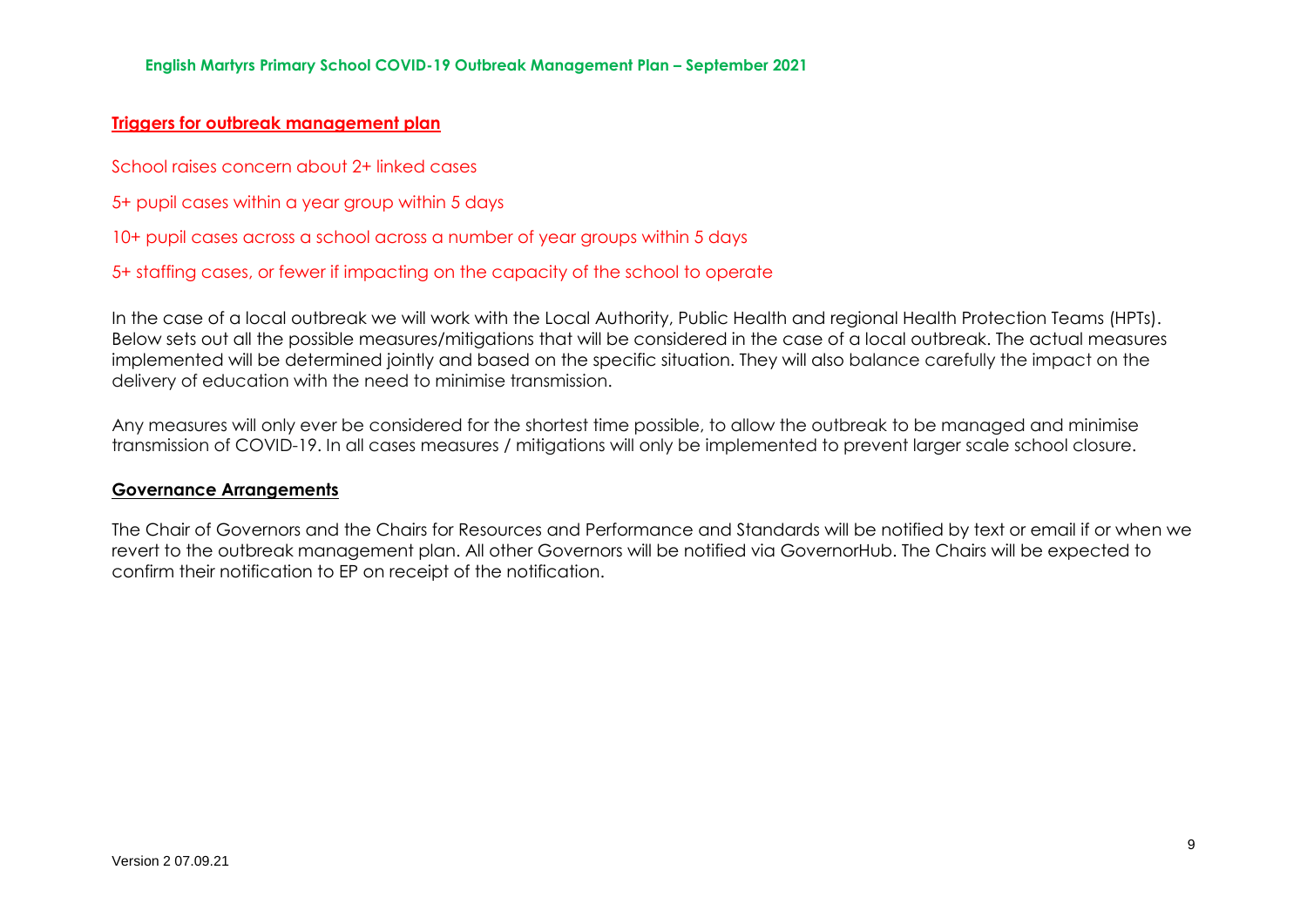*Key Contact Details*

| Agency/Individual(s)                          | <b>Contact details</b>                               |
|-----------------------------------------------|------------------------------------------------------|
| Local Authority                               | education-corona@warwickshire.gov.uk (Mon - Fri)     |
|                                               | dphadmin@warwickshire.gov.uk (Sat - Sun)             |
|                                               |                                                      |
| Public Health England (PHE) Health Protection | wm.2019cov@phe.gov.uk                                |
| Teams (NB PHE will become part of UK Health   | Tel: 0344 225 3560 Option 0 Option 2                 |
| Security Agency (UKHSA) in October 2021).     |                                                      |
|                                               |                                                      |
| Response Lead/decision maker                  | Elizabeth Petras (mobile distributed to staff)       |
|                                               |                                                      |
| Committees/For a supporting the response      | Chair of Governor and Governing Body                 |
|                                               |                                                      |
| Outbreak response team (internal and for      | Becky Bell (Kitchen) and Debbie Thompson (Caretaker) |
| attending external Incident Management Team   |                                                      |
| meetings                                      |                                                      |

# **Key Stakeholders**

Key stakeholders include those that attend the facility/setting (routinely or occasionally), those who will need to know what is happening and those that have a role in outbreak management in your setting.

| Stakeholders                               | <b>Role(s) in Outbreak Management</b>                                         |
|--------------------------------------------|-------------------------------------------------------------------------------|
| Staff (including employees and volunteers) | Adhering to outbreak management plan                                          |
|                                            | Not deviating from SLT instruction                                            |
|                                            | Ensuring remote learning can be enabled within 24 hours                       |
|                                            | Maintaining core principles in red, outside of school                         |
| Pupils                                     | To support each other and remain calm                                         |
|                                            | Not to "label" or discriminate if one of their class tests positive for COVID |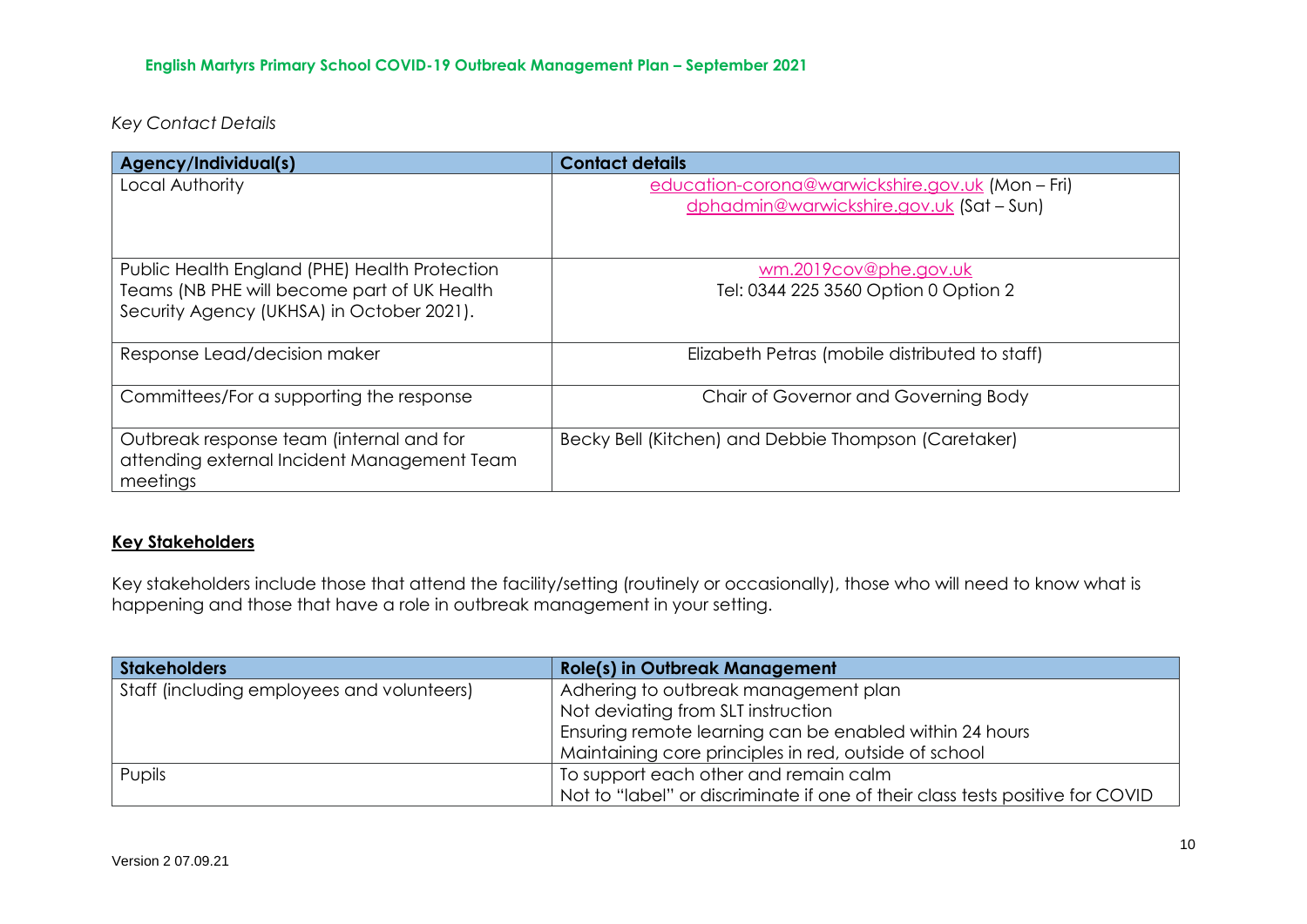|                                        | Complete remote learning on time and to their best ability                   |
|----------------------------------------|------------------------------------------------------------------------------|
|                                        | Listen carefully to instructions from adults and maintain good hygiene       |
|                                        | and consideration for others.                                                |
| Parents/carers                         | Liaise in a calm and professional way with the school                        |
|                                        | Not come onto the school site unless for pick up and drop off                |
|                                        | Wear face coverings whilst on the school site                                |
|                                        | Adhere to any PHE restrictions/instructions regarding testing and isolation. |
|                                        | Notify the school as soon as any positive or negative tests occur            |
|                                        | Read the guidance and adhere to the symptoms guidelines.                     |
| <b>Visitors</b>                        | No visitors will be in school if there is an outbreak in any year group      |
| Contractors and delivery personnel     | No contractors will be in school if there is an outbreak in any year group.  |
|                                        | With the exception of emergency repairs to keep the school open.             |
| Where to receive local outbreak advice | Website                                                                      |
|                                        | Emails and texts to parents and staff                                        |
| Others                                 | As visitors and contractors                                                  |

# **Communications**

Communications activities will be coordinated by the setting with support from LA local outbreak control team and regional Health Protection Teams in close liaison with the setting outbreak management coordination team.

| <b>Key Stakeholder</b>                           | What they need to know                                                                                                     | <b>Communication media</b>                                                       |
|--------------------------------------------------|----------------------------------------------------------------------------------------------------------------------------|----------------------------------------------------------------------------------|
| Staff (including<br>employees and<br>volunteers) | Children/staff affected<br>$\bullet$<br>Length of isolation if necessary<br>$\bullet$<br>When to revert to remote learning | Text messaging group<br>Text to visitors                                         |
| Pupils                                           | How many children/staff are affected<br>$\bullet$<br>Length of isolation<br>How to access remote learning<br>$\bullet$     | Microsoft Teams<br>Letters home<br>Emails home                                   |
| Parents/carers                                   | How many children/staff are affected<br>Length of isolation<br>How to access remote learning                               | Letters home<br>Text to year group specific<br>Text to other year groups generic |
| <b>Visitors</b>                                  | Notification of an outbreak and control measures<br>applied                                                                | Phone from office                                                                |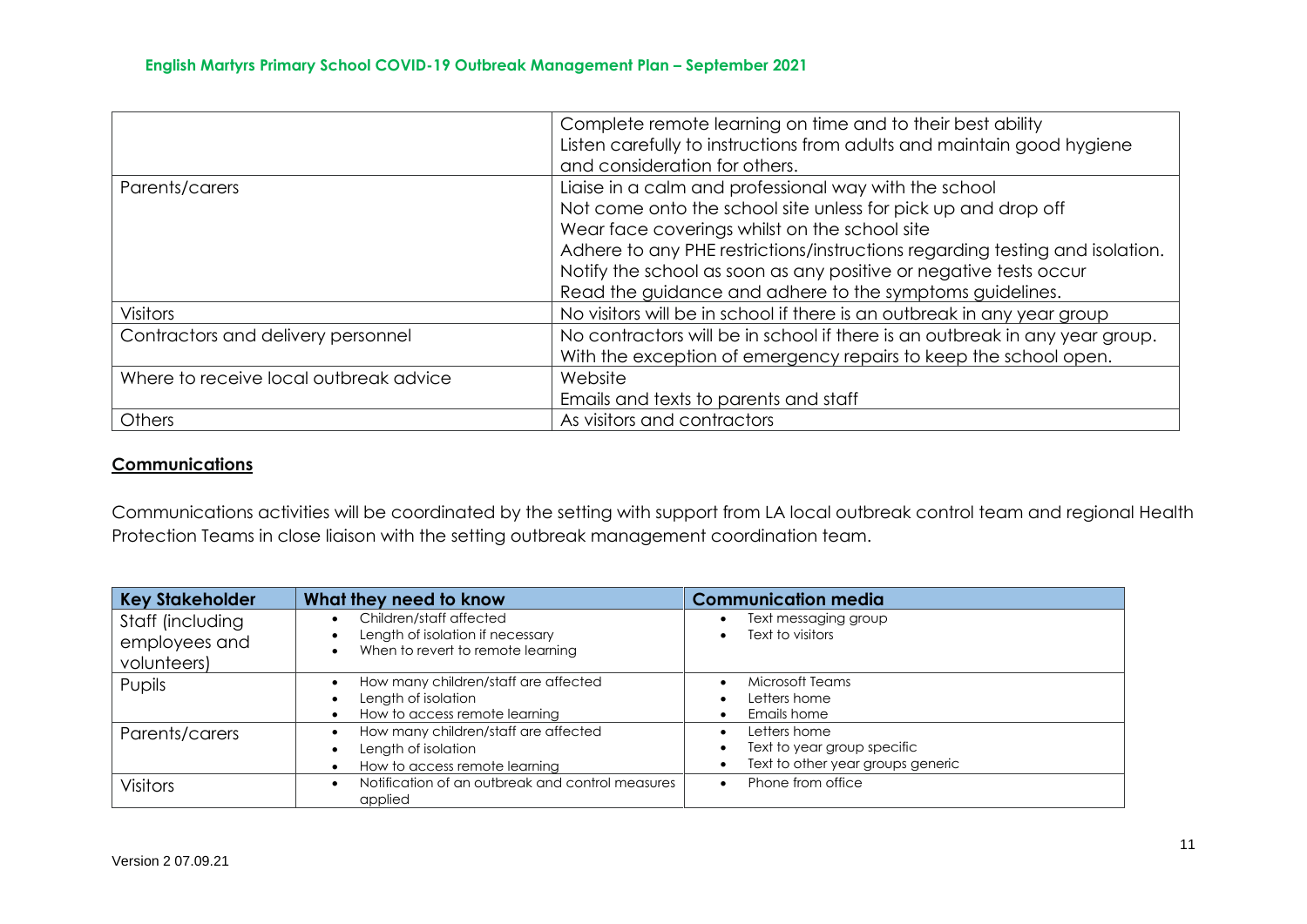| Contractors and          | As above<br>٠                                  |                        |
|--------------------------|------------------------------------------------|------------------------|
| delivery personnel       |                                                |                        |
| Local Outbreak           | Notify EP ASAP who will notify LA<br>$\bullet$ |                        |
| Teams (LA and            |                                                |                        |
| regional Health          |                                                |                        |
| <b>Protection Teams)</b> |                                                |                        |
| GPs/allied health        | Numbers and year groups affected<br>$\bullet$  | EP via LA<br>$\bullet$ |
| practitioners            |                                                |                        |
| providing services       |                                                |                        |
| to people within the     |                                                |                        |
| setting                  |                                                |                        |

## **Preventing school transmission**

Our refreshed risk assessments include how vaccination and good hand hygiene will be promoted among staff, and pupils and parents, how cleaning and good ventilation will be maintained, and how the school will operate from a distancing perspective.

Information about drop-in clinics across Coventry and Warwickshire and all vaccinations sites that you can book into can found in the links below:

<https://www.happyhealthylives.uk/coronavirus/covid-19-vaccination/vaccination-drop-in-clinics/>

<https://www.happyhealthylives.uk/coronavirus/covid-19-vaccination/vaccination-sites/>

Children and staff who are unwell will be advised that they should not attend school/setting. Any child or staff member with one or more of the COVID-19 symptoms (new continuous cough, high temperature, loss/change in taste/smell), irrespective of how mild, will be asked to isolate with their household and book a PCR test: https://www.gov.uk/get-coronavirus-test

We are aware of the range of less common symptoms of COVID-19: headache, sore throat, fatigue, muscle aches, blocked/runny nose, diarrhoea and vomiting, and will take this into consideration in an outbreak scenario, and when we are seeing a larger number of COVID-19 cases.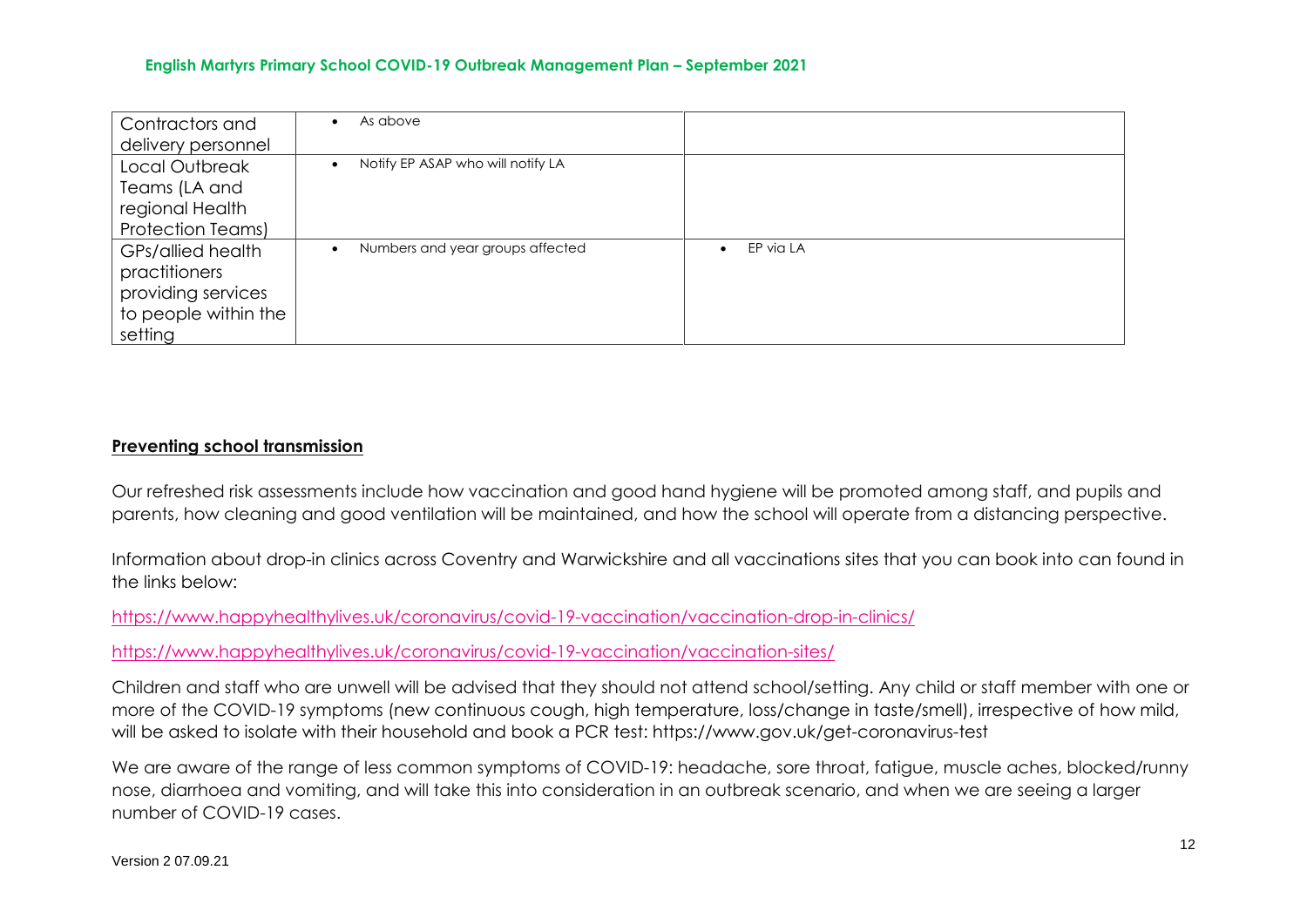We will ensure that we remain informed about the latest travel and augrantine advice:

https://www.gov.uk/government/publications/actions-for-schools-during-the-coronavirus-outbreak/schools-covid-19-operationalguidance#travel

Our updated risk assessment can be found on the school website [here](https://www.englishmartyrs.warwickshire.sch.uk/covid19/)

## **Reporting cases and when trigger thresholds have been met**

*We will continue to report all positive cases to the local authority alongside alerting the local authority when any of the triggers outlined in the above guidance have been met*

## **Response to positive cases**

*Full class groups (note that interrogation of seating plans will not be required), and lunch time, break time and afterschool contacts (including on transport) will be asked to have a PCR test, alongside twice weekly LFT testing for all contacts. Staff contacts who have not had both vaccinations more than 14 clear days before the day of contact with the positive case will also be identified, as they will need to isolate for 10 clear days following the day of last contact with the case. If additional cases are identified in the same class/group, it may be recommended that additional communications are sent to parents/staff to recommend one further PCR test 4-7 days after notification, alongside continuing LFT testing. Further actions may also be recommended by the LA.*

## **Reintroduction of consistent groups 'bubbles'**

It may become necessary to reintroduce 'bubbles' for a temporary period, to reduce mixing between groups.

## **Reintroduction of face coverings**

Consideration will be given to whether face coverings should temporarily be worn in communal areas or classrooms (by pupils in secondary settings only, but by staff and visitors in all school settings (unless exempt)).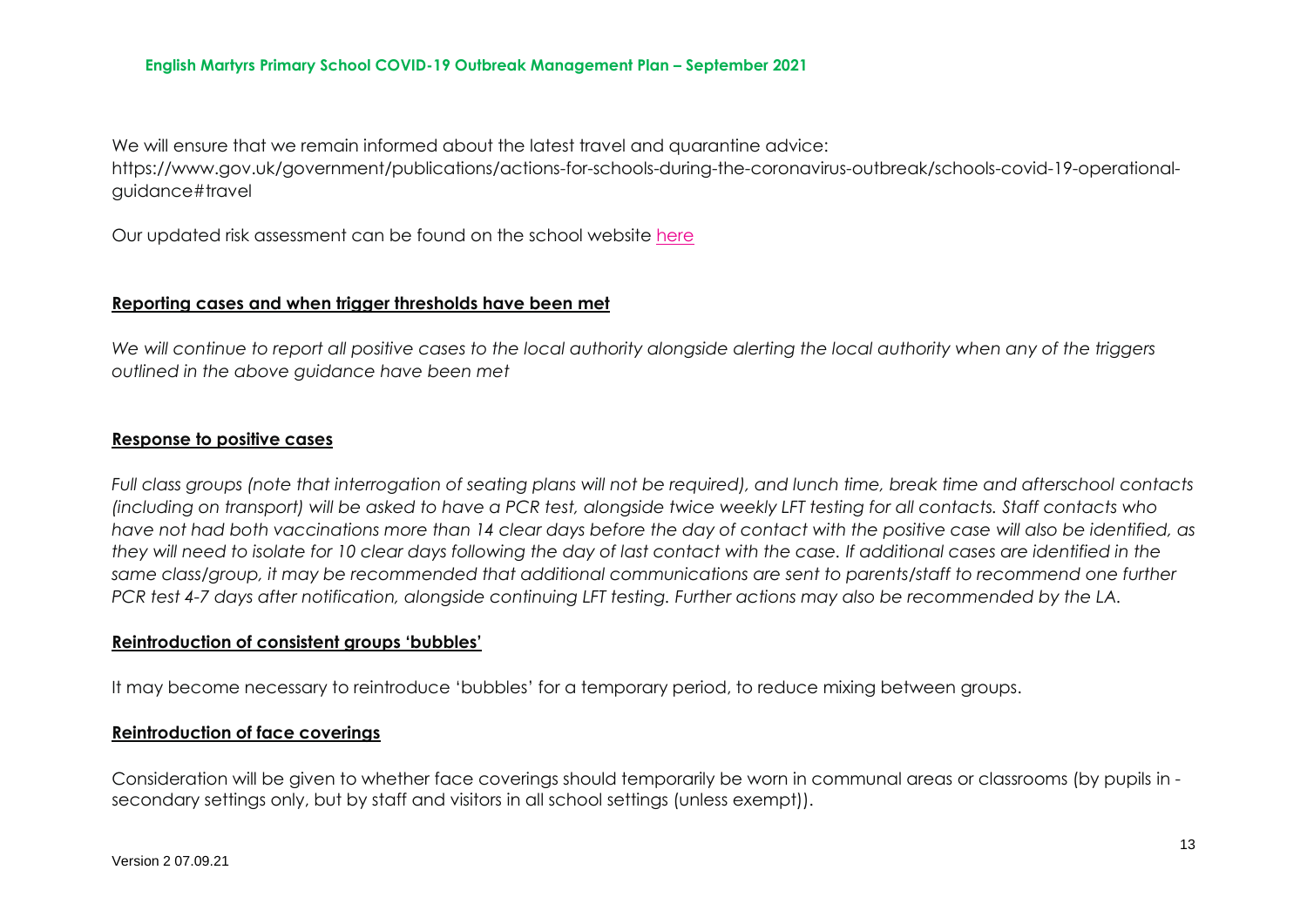The use of face coverings may have a particular impact on those who rely on visual signals for communication. Those who communicate with or provide support to those who do, are exempt from any recommendation to wear face coverings in education and childcare settings.

No pupil or student will be denied education on the grounds of whether they are, or are not, wearing a face covering.

Reasonable adjustments will be made for disabled pupils to support them to access education successfully. Where appropriate, you should discuss with pupils and parents the types of reasonable adjustments that are being considered to support an individual.

#### **Reintroduction of testing/Additional PCR testing**

Consideration will be given as to whether the reintroduction of onsite asymptomatic LFT testing (secondary settings) or increased use of home testing by staff, and pupils is necessary. *We will also continue with our local recommendation that all pupils in early years and primary settings take twice weekly asymptomatic testing.*

Where these measures are necessary, it will be important to work jointly with the LA and Public Health to identify any support required (e.g. supply of additional tests). Where onsite testing is reintroduced, we will look to do this in a way that does not negatively impact on the education for pupils.

There may also be occasions where a mobile symptomatic testing unit/service is made available on the school site and pupils are invited to take a PCR test, or additional PCR tests may be organised through other means.

#### **Contact tracing / isolating**

From the 16<sup>th</sup> August people who are double vaccinated (second dose more than 14 clear days prior to day of last contact with case), and children and young people under the age of 18 years and 6 months are no longer required to isolate where they are a close contact of a positive case. We may reintroduce isolation of pupils who have been a close contact of a direct case for a limited time period. Please also see section re response to positive case

#### **Other restrictions**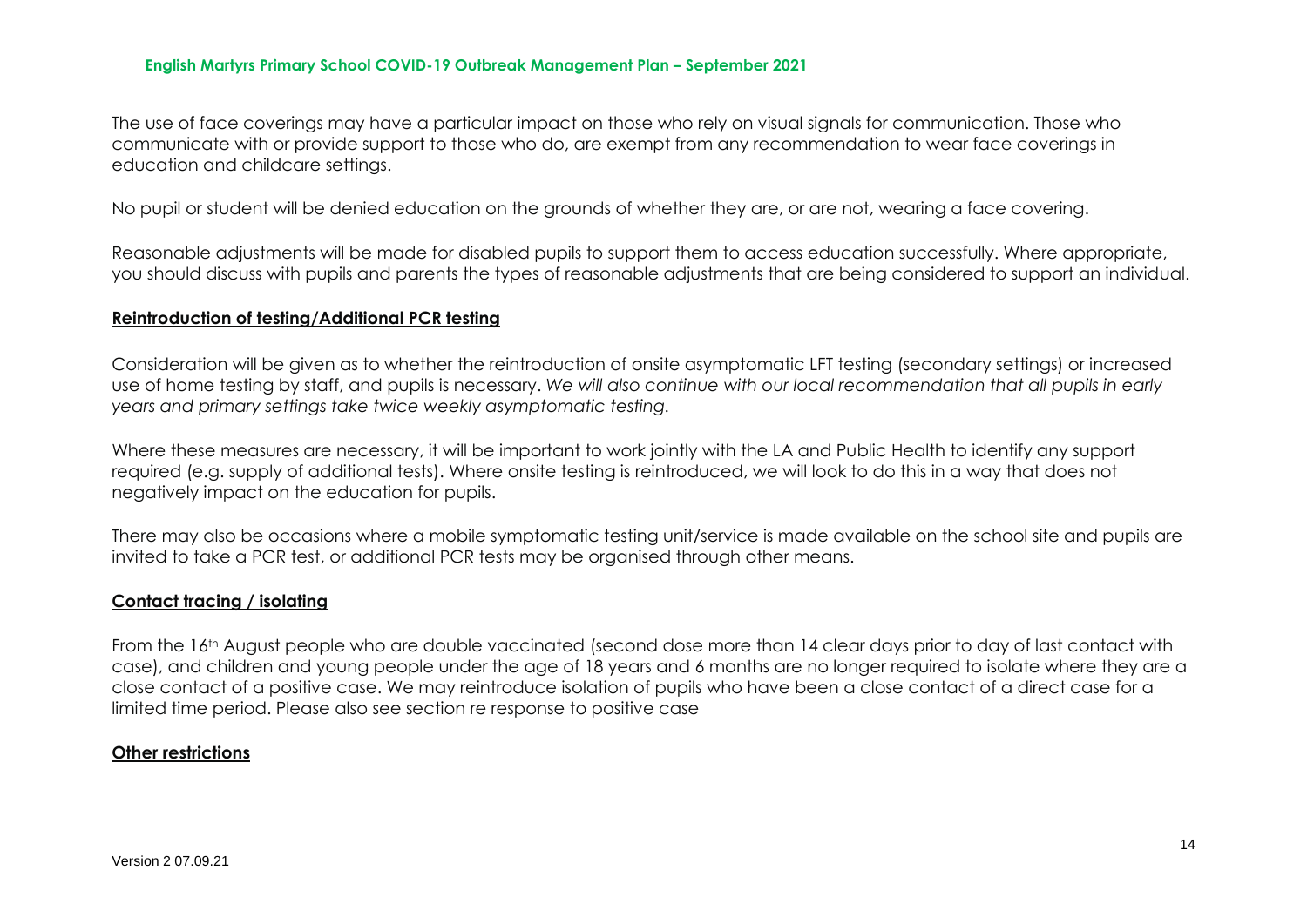We may need to limit activities that require bringing parents and carers onto site (other than for drop off and pick up) e.g. open days, performances, open evenings. We may also reintroduce staggered start and finish times (if not already in operation) to minimise the number of people on the school site at the start and finish of the day.

We will also review any activities bringing pupils together in addition to the normal school day, or that required transportation for larger numbers of pupils (e.g. school trips / holidays - including residential educational visits). This could also include any activities bringing together pupils from a number of schools (e.g. transition/taster days).

#### **Clinically Extremely Vulnerable**

Shielding is currently paused. In the event of a major outbreak or variant of concern that poses a significant risk to individuals on the shielded patient list (SPL), ministers can agree to reintroduce shielding. Shielding would be considered in addition to other measures to address the residual risk to people on the SPL, once the wider interventions are taken into account. Shielding can only be reintroduced by national government.

In the event of a reintroduction of shielding we would need to review staffing capacity to ensure we could continue to operate staffing in a safe manner. Any attendance reductions as a result of this would be in line with the principles below.

Current guidance on clinically extremely vulnerable individuals can be found in the link below:

https://www.gov.uk/government/publications/guidance-on-shielding-and-protecting-extremely-vulnerable-persons-from-covid-19/guidance-on-shielding-and-protecting-extremely-vulnerable-persons-from-covid-19#school-college-and-other-educationalsettings

#### **Attendance Restrictions**

As a last resort, we may need to introduce attendance restrictions. We will provide high-quality remote education for all pupils not able to attend.

Where attendance restrictions are necessary there will be an order of priority applied in terms of which pupils would continue to attend on-site provision. The only deviation to this will be where they are required to isolate (either as a result of testing positive or as a result of a local reintroduction of close contact isolation – see above).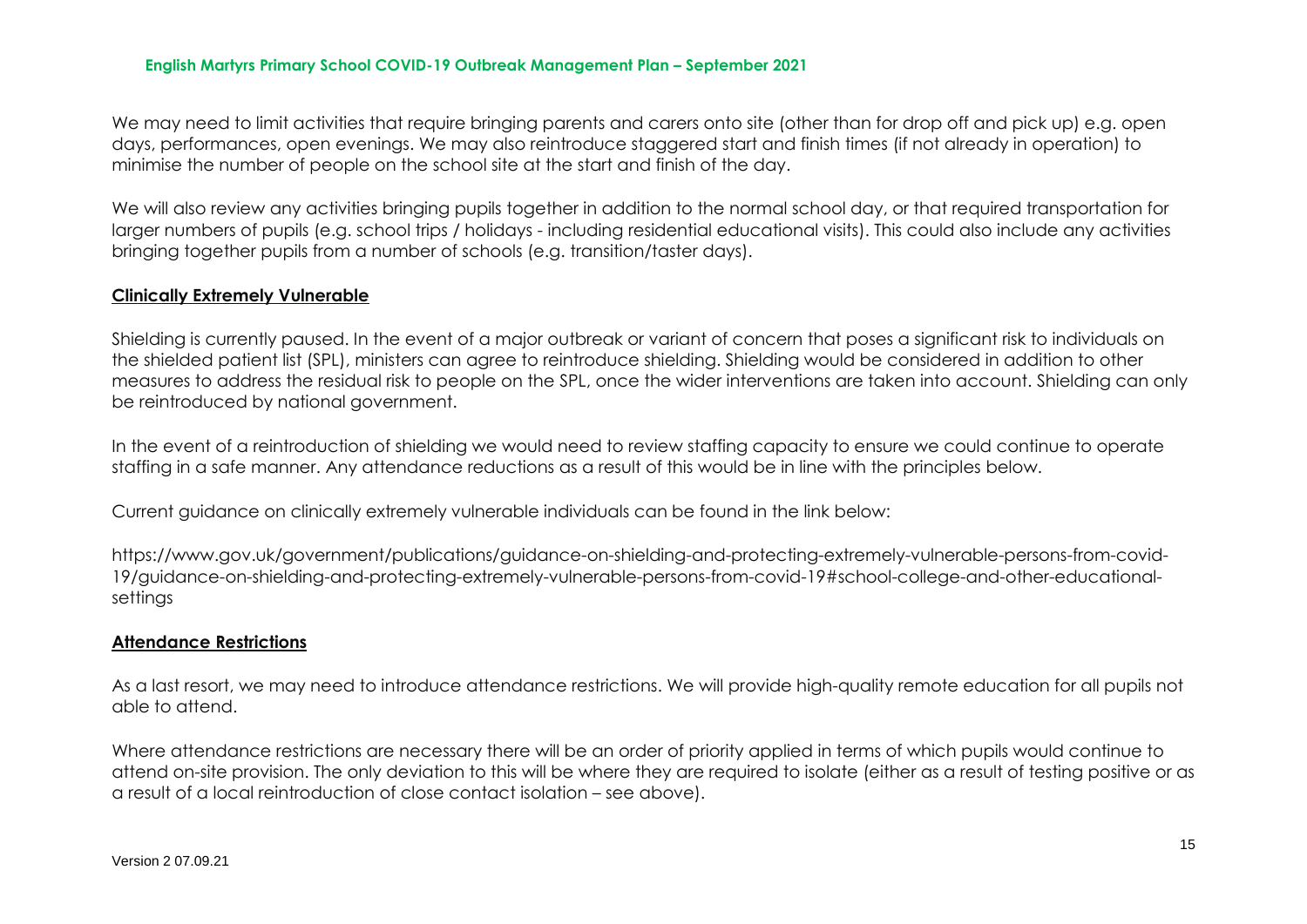First priority for onsite attendance will always be given to vulnerable children and young people and children of critical workers.

In primary schools second priority will be given to pupils in key stage 1, and in secondary schools second priority will be given to pupils in years 10, 11, 12 and 13, and other pupils who were due to take external exams this academic year. Special schools should follow the same prioritisation as mainstream schools.

In exceptional circumstances, (special schools and alternative provision only) if usual interventions and provision at adequate staffing ratios or using staff with vital specialist training cannot be provided, we will seek to resume as close as possible to the specified provision for the child or young person as soon as possible.

In Out-of-school settings/wraparound childcare where attendance restrictions are in place, vulnerable children and young people will continue to be allowed to attend. For all other children, face-to-face provision will be provided for a limited set of essential purposes, such as going to or seeking work, attendance at a medical appointment, or to undertake education and training.

Where attendance restrictions are needed we will be vigilant and responsive to all safeguarding threats with the aim of keeping vulnerable children and young people safe, particularly as more children and young people will be learning remotely.

If we have to temporarily stop onsite provision on public health advice, we will discuss any alternative arrangements necessary for vulnerable children and young people with the local authority. Where vulnerable children and young people are absent or do not take up a place offered to them, we will:

- follow up with the parent or carer, working with the local authority and social worker (where applicable), to explore the reason for absence and discuss their concerns
- encourage the child or young person to attend educational provision, working with the local authority and social worker (where applicable), particularly where the social worker and the Virtual School Head (where applicable) agrees that the child or young person's attendance would be appropriate
- focus the discussions on the welfare of the child or young person and ensuring that the child or young person is able to access appropriate education and support while they are at home
- have in place procedures to maintain contact, ensure they are able to access remote education support, as required, and regularly check if they are doing so

#### **Staffing Capacity**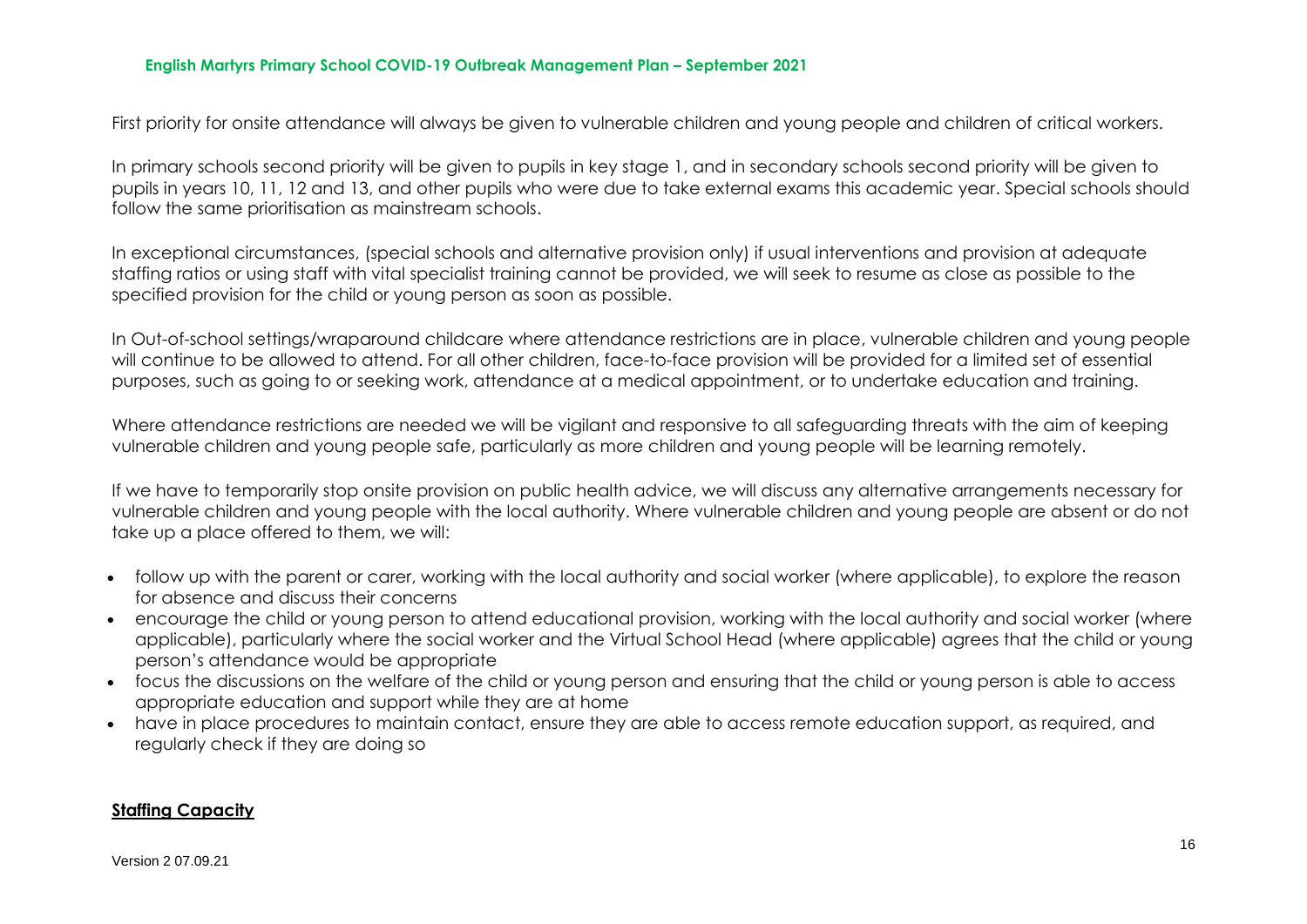Where staffing capacity (following use of available supply teaching capacity) is impacting on our ability to open fully we will follow the principles outlined in the attendance restrictions above.

# **Free School Meal provision**

We will continue to provide free school meals support in the form of meals or lunch parcels/vouchers for pupils who are eligible for benefits related free school meals and who are not attending school because they:

- are self-isolating
- have had symptoms or a positive test result themselves

## **Response and stand down action plan**

The table below outlines how we will respond to single cases, clusters and outbreaks in our setting, outlining how we will put in place the above outlined measures (see headings above in outbreak plan) related to: reporting cases and responding to cases, reintroduction of consistent groups 'bubbles', reintroduction of face coverings, other restrictions, attendance restrictions, staffing capacity and free school meals.

It also outlines how we will "stand down" following an outbreak, including undertaking a review of our mitigation measures and of this plan.

| Action detail                                | Lead                 | Supplies/resources required        | Other considerations            |
|----------------------------------------------|----------------------|------------------------------------|---------------------------------|
| Revert back to bubbles                       | EР                   | Notification to parents using      | <b>Contact Governors and LA</b> |
|                                              | LA                   | website, social media, twitter,    |                                 |
|                                              | Governors            | email, text                        |                                 |
| All children in affected class to be PCR     | EP                   | Ensure LFD tests available and     | Contact public health           |
| tested, those testing negative can return to | <b>Public Health</b> | contact details for testing sites. | Warwickshire                    |
| school as long as teacher test negative.     | Warwickshire         |                                    |                                 |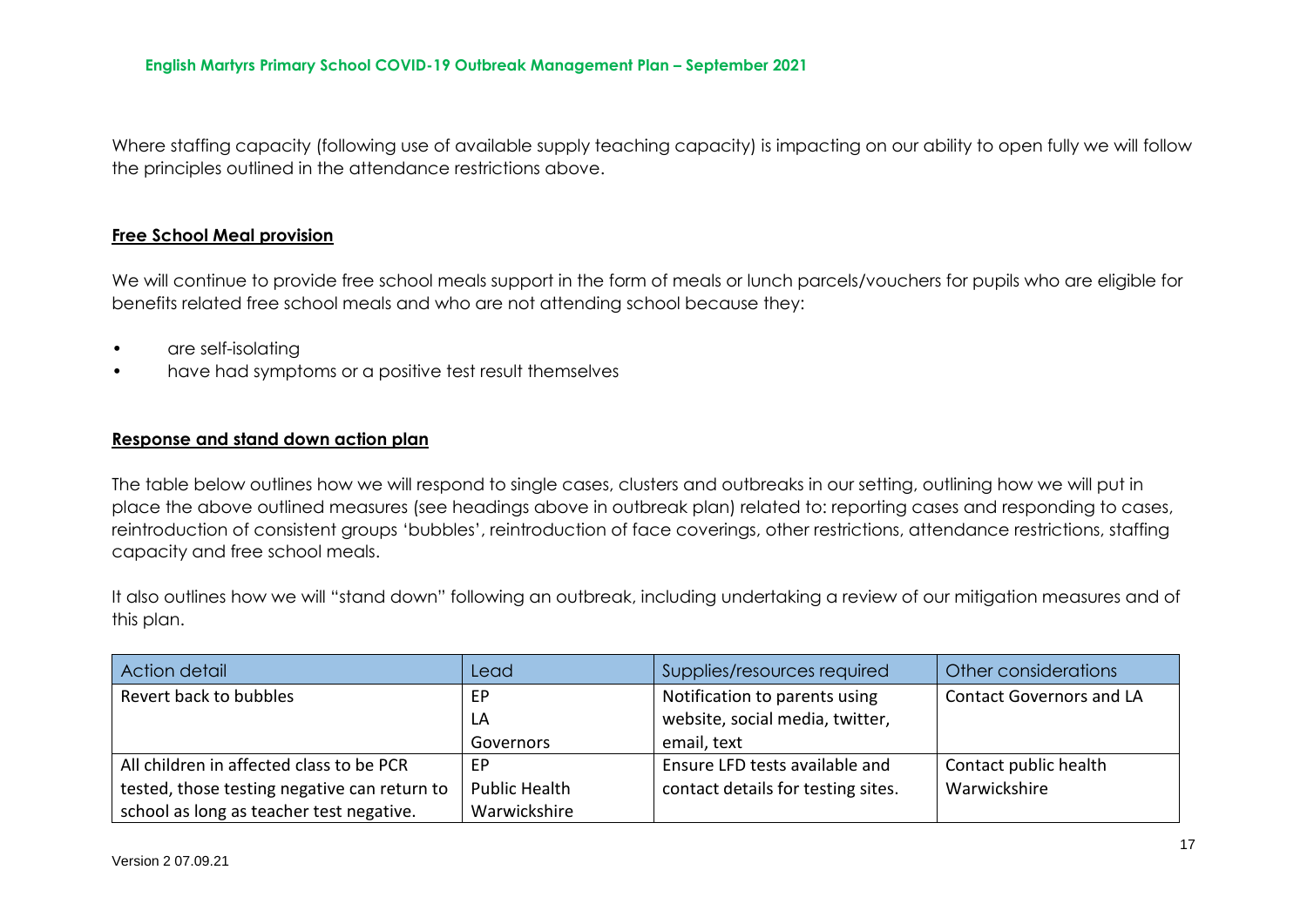| Action detail                            | Lead            | Supplies/resources required      | Other considerations        |
|------------------------------------------|-----------------|----------------------------------|-----------------------------|
| Enhanced cleaning of classroom following | EP              | Cleaning products to the correct | Supplies required to ensure |
| an outbreak.                             | Debbie Thompson | specification                    | enhanced cleaning can take  |
|                                          | Becky Bell      |                                  | place                       |